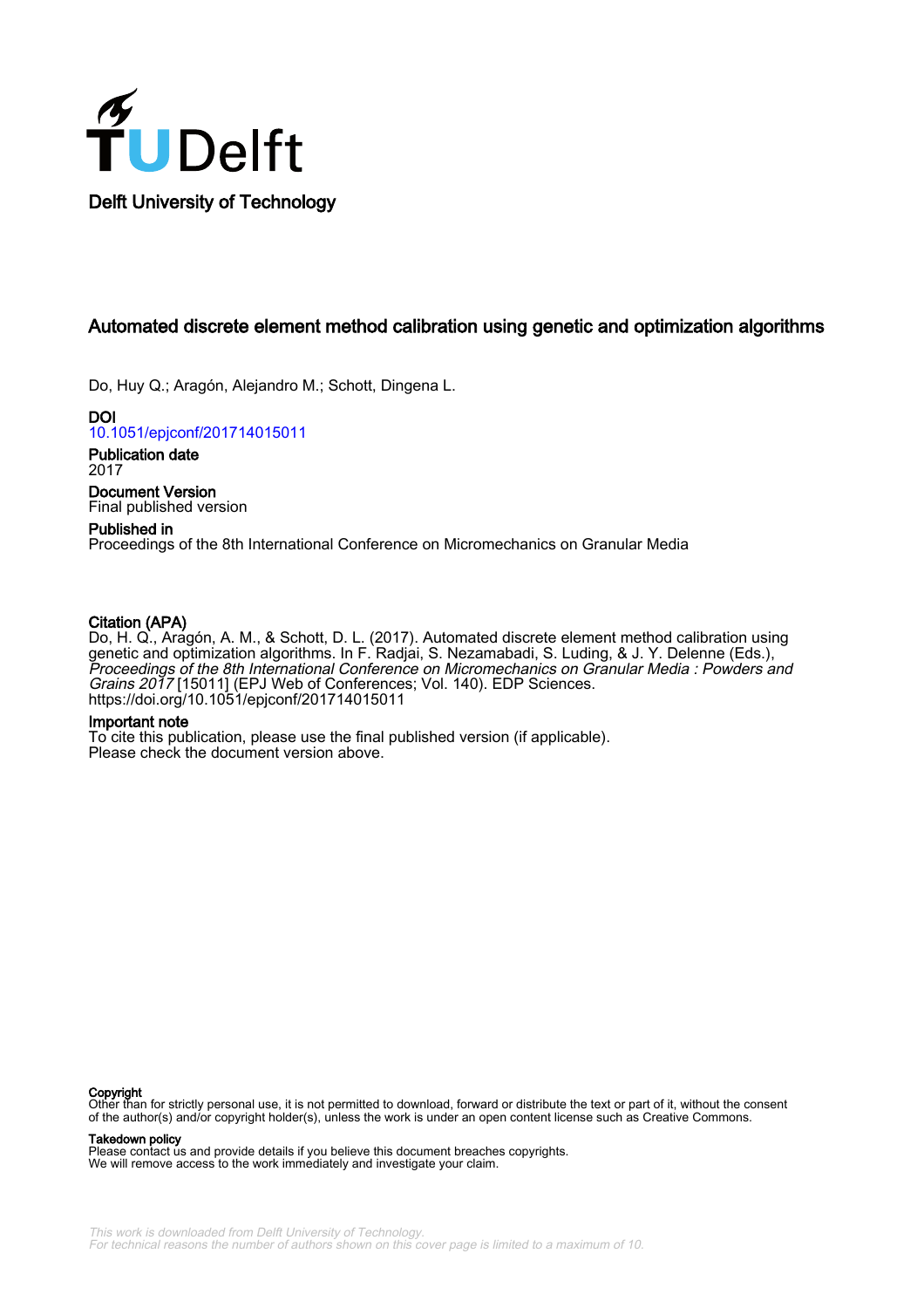# **Automated discrete element method calibration using genetic and optimization algorithms**

*Huy Q.* Do, *Alejandro M.* Aragón, and *Dingena L.* Schott\*

Faculty of Mechanical, Maritime and Materials Engineering, Delft University of Technology, Mekelweg 2, 2628CD Delft, The **Netherlands** 

> Abstract. This research aims at developing a universal methodology for automated calibration of microscopic properties of modelled granular materials. The proposed calibrator can be applied for different experimental set-ups. Two optimization approaches: (1) a genetic algorithm and (2) DIRECT optimization, are used to identify discrete element method input model parameters, *e.g.*, coefficients of sliding and rolling friction. The algorithms are used to minimize the objective function characterized by the discrepancy between the experimental macroscopic properties and the associated numerical results. Two test cases highlight the robustness, stability, and reliability of the two algorithms used for automated discrete element method calibration with different set-ups.

### **1 Introduction**

Use of the discrete element method (DEM) has been rising within the powder, raw material and bulk material handling industry for analyzing, and designing material handling systems. However, a major barrier to the effective use of DEM for industrial applications is selecting appropriate input parameters so that simulations can accurately reproduce the behavior of real systems. A calibration approach is commonly chosen for the determination of these parameters that are not easily measured in experiment. Calibration using DEM simulations is actually an iterative process of adjusting input parameters such that the macroscopic results of simulations and experiments are equivalent. "Trial and error" empirical procedures are very time-consuming and unpractical, particularly for DEM models involving many parameters being calibrated. Some attempts have been recently made to improve the calibration procedure, *e.g.*, experimental design [1-4], artificial neutral network  $\frac{1}{2}$  and Latin hypercube sampling and Kriging  $[6]$ . The readers are referred to  $[7]$  for a complete review on calibration. This study aims to improve the DEM calibration procedure using two different optimization methods: genetic algorithms (GAs) and the DIRECT.

### **2 Calibration methods**

The flowchart of the calibration method is illustrated in Fig. 1. This iterative process couples the optimization algorithms with DEM modelling. In each iteration, the optimization algorithm uses the objective function values to undate the design parameters. e.g., the coefficients of rolling  $(\mu_r)$  and sliding  $(\mu_s)$  friction. The DEM model inputs these parameters to provide the simulated

macroscopic result, e.g., the angle of repose  $(A_0R)$  that is required to compute the objective function. If the predefined stopping criterion has been reached the process terminates, otherwise the next iteration will be performed.



Fig. 1. Flowchart of the calibration process.

### **2.1 Genetic algorithms**

Genetic algorithms are search and optimization methods inspired by Darwin's theory of evolution of natural selection and genetics. In GAs, an initial population of candidate solutions evolves through generations (iterations) towards individuals with a better fitness by applying genetic operators such as selection, crossover, and mutation. The fitness function is measured by an objective function of the optimization problem being solved. In each iteration, the better fit individuals are stochastically selected from the current population for breeding to create a new generation. The population is

Corresponding author: d.l.schott@tudelft.nl

<sup>©</sup> The Authors, published by EDP Sciences. This is an open access article distributed under the terms of the Creative Commons Attribution License 4.0 (http://creativecommons.org/licenses/by/4.0/).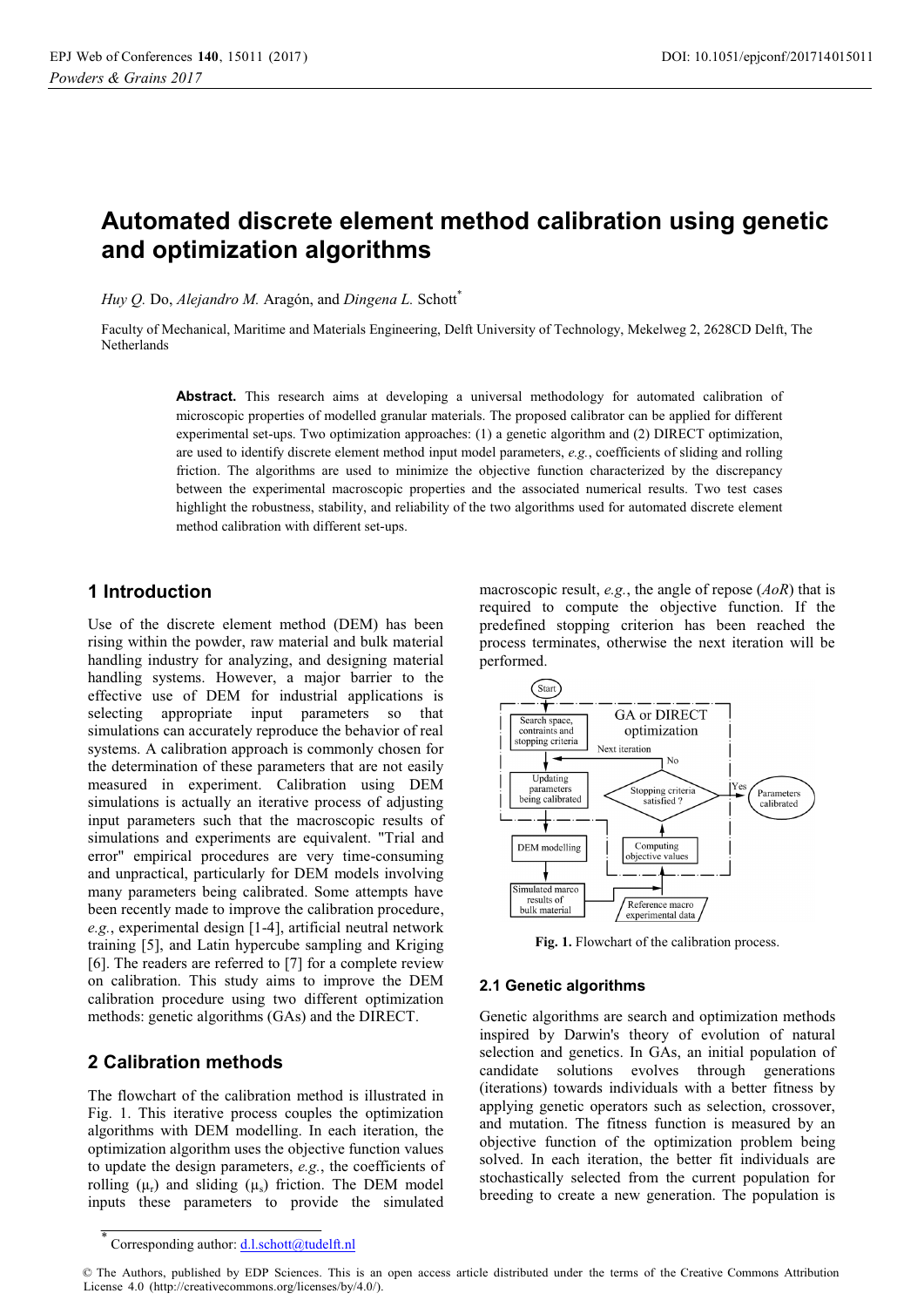then updated with the new generation and used for the next iteration of the process. The algorithm terminates when either fitness values of the individuals satisfying a predefined criterion have been found or a predefined maximum number of generations has been obtained or the best fitness value has reached a plateau such that successive iterations no longer produce any improvement.

For further details of GA's theory and applications, the readers are referred to the work of Goldberg [8]. The core components of GA's implementation for our calibration problems are described as the follows:

Initial population and encoding: each calibrated parameter, *i.e.*,  $\mu_r$  and  $\mu_s$ , is binary  $\{0,1\}$  encoded and represents a gene. The concatenation of these two genes creates an individual. Initially, a group of individuals is randomly generated and should be seeded on the entire range possible solutions.

*Fitness function:* defined as the discrepancy between DEM model results and experimental measurement data. Selection: depending on their fitness values, more fit individuals are chosen for crossover.

Crossover: takes chromosomes from selected parents and produces offsprings for the next generation.

*Mutation:* promotes genetic diversity of the solution set and aims at preventing the GA from converging to a local optimal solution.

### 2.2 DIRECT optimization

Another calibration approach used in this study is DIRECT [9], that is an algorithm for finding the global minimum of a multivariate function subjected to simple bounds without using gradient information. The algorithm was implemented as a subroutine within an open-source library for nonlinear optimization, providing a common interface for several optimization algorithms  $[10]$ 

DIRECT is a modification of the standard Lipchizian approach, that eliminates the need to specify a Lipschitz constant. The concept of the algorithm is to carry out simultaneous searches on both global and local levels using all possible constants. The DIRECT means "DIviding RECTangles"; this is an iterative process partitioning the search space into a set of hyperrectangles containing a single sampling point at the centre of each rectangle. Initially, the algorithm normalizes the search space by transforming it into the unit hypercube. The objective function is then evaluated at the centre point of this cube. In the first iteration, the unit hypercube is then divided into small hyperrectangles whose centre points are also sampled. In next iterations, all potentially optimal hyper-rectangles are further divided into smaller rectangles whose centre points are sampled. During each iteration, the Graham's scan algorithm is used to find a convex hull that identifies a set of potentially optimal hyper-rectangles. The iterative process continues until either the predefined number of iterations has been reached or a predefined criterion for the objective function or for the variables have been achieved.

### **DEM** simulations 3 and reference results

To illustrate the calibration approach, LIGGGHTS [11], an open source software, is chosen to conduct the DEM simulations using Hertz-Mindlin contact law with a rolling resistance model [12]. To numerically reproduce the experiments involving hundreds of thousands of sand grains with their actual size, spherical shape is used to reduce the computational complexity. Hourglass and rectangular container simulations on quartz sand grains are carried out to calibrate two main microscopic contact model parameters, *i.e.*, the coefficients of rolling and sliding friction. The rolling friction coefficient of spheres is here introduced to include the shape effect [13]. The experimental measurement data and DEM simulation set-ups of previous work [14] in our research group have been used. Some properties of quartz sand used as the DEM modelling input parameters are listed in Tables 1 and 2. Three macroscopic experimental results are being used here as the references:  $A \circ R$  of 41.57° and the discharging time of 6.56 s for the hourglass test, and  $A \circ R$ of 36° for the rectangular container test. The readers are referred to [14] for further details of these two set-ups.

Two sample test cases for calibrating  $\mu_r$  and  $\mu_s$  are proposed. In the first sample test case, only the hourglass modelling for 25 g of sand with the hourglass neck diameter of 5 mm is used to provide simulated values of AoR and discharging time with varying  $\mu_r$  and  $\mu_s$ . The DEM simulations were conducted at 36 sample points in the  $\mu_r - \mu_s$  plane using an evenly spaced regular grid. The contour plots in Fig. 2 and 3 illustrate the  $A \circ R$  and discharging time as functions of the two variables being calibrated, respectively. Compared against the measured values of AoR at  $41.57^{\circ}$  and discharging time at 6.56 s, the reference result of the friction coefficients is visualized in Fig. 4, which corresponds to the intersection of the two contour lines.

The second sample test case uses the previous hourglass investigation and another set of 6x6 DEM simulations on the rectangular container to provide simulated values of AoR with varying  $\mu_r$  and  $\mu_s$ . The contour plot in Fig. 5 illustrates the  $A \circ R$  as functions of these two variables. Compared against the measured values of discharging time at 6.56 s for the hourglass and  $A \circ R$  at 36 $\degree$  for the rectangular container, the intersection of the two contour lines as shown in Fig. 6 is considered as the reference result.

Table 1. Input particle size distribution of sand for DEM simulations [14].

| Particle diameter $(\mu m)$ | 300 |       | 500   | -600  |
|-----------------------------|-----|-------|-------|-------|
| Mass fraction $(\%)$        |     | 18.29 | 26.05 | 49.45 |

Table 2. Input properties of sand for DEM simulations [14].

| Particle density $(kg/m3)$      | 2653        |
|---------------------------------|-------------|
| Young's modulus $(N/m2)$        | 5e7         |
| Poisson ratio                   | 0.3         |
| Coefficient of restitution      | 0.9         |
| Coefficient of rolling friction | $0.0 - 0.5$ |
| Coefficient of sliding friction | $0.2 - 07$  |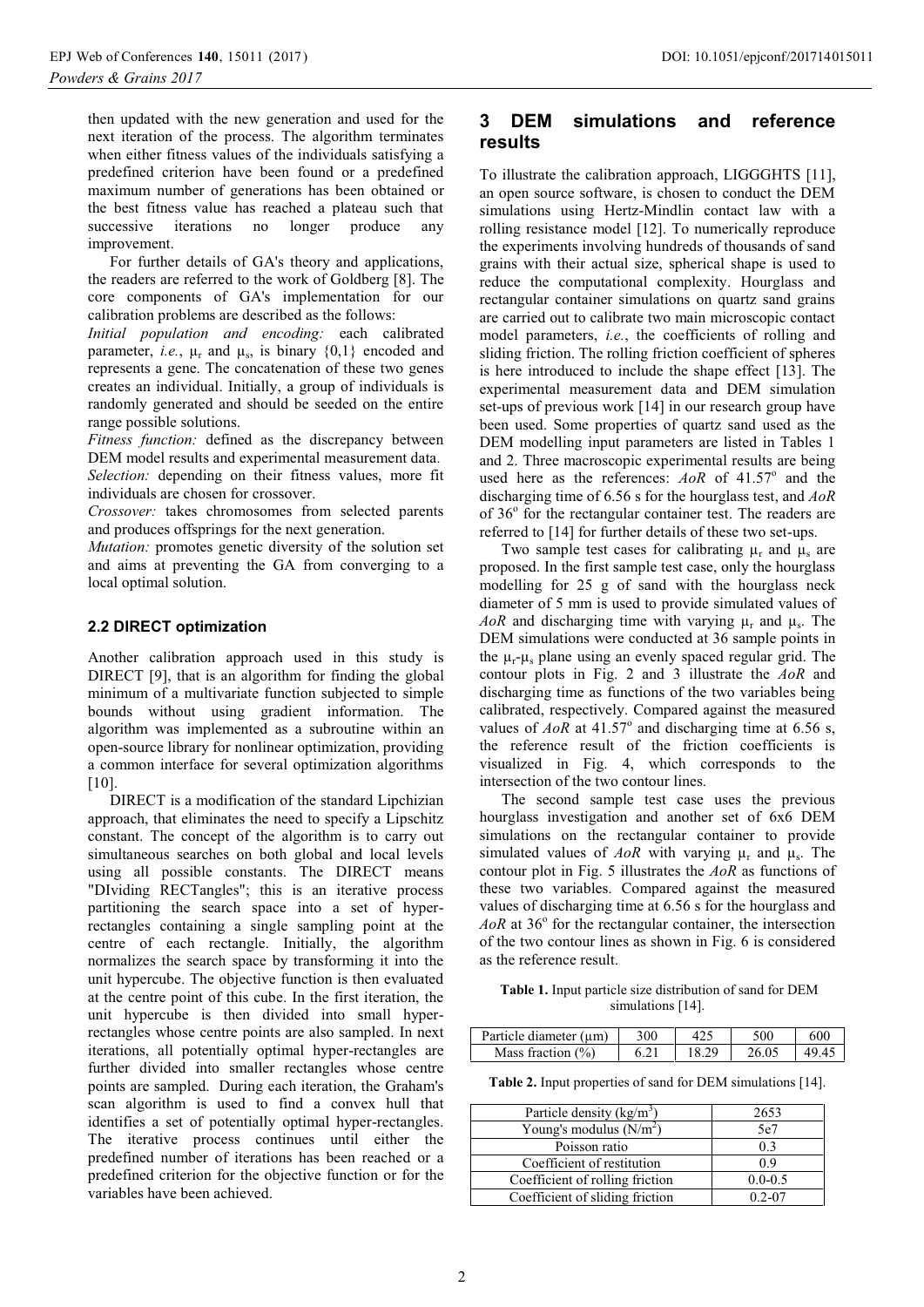

**Fig. 2.** *AoR* in degree as a function of the rolling and sliding coefficients from the hourglass simulations  $[14]$ .



**Fig. 3.** Discharging time in second as a function of the rolling and sliding coefficients from the hourglass simulations  $[14]$ .







**Fig. 5.** *AoR* in degree as a function of the rolling and sliding coefficients from the rectangular container simulations.



**Fig. 6.** Reference result defined by the intersection of simulated two contour-lines of hourglass discharging time and rectangular container *AoR* referred from the experimental results.

### **4 Results and Discussion**

DEM simulations are time-consuming. To reduce computational time during the calibration process, the  $\frac{3}{2}$  and  $\frac{3}{2}$  are example points in Fig. 2 and 3 are reused for bilinear interpolating values of *AoR* and discharging time for arbitrary  $\mu_r$  and  $\mu_s$ .

### **4.1 Calibration using hourglass - first sample test case**

### *4.1.1 Result from GA*

**Table 3.** Input parameters for the GA.

| Population size       | 500   |
|-----------------------|-------|
| Maximum of generation | 30    |
| Chromosome length     | 20    |
| Crossover probability | 1.0   |
| Mutation probability  | ) በበ5 |